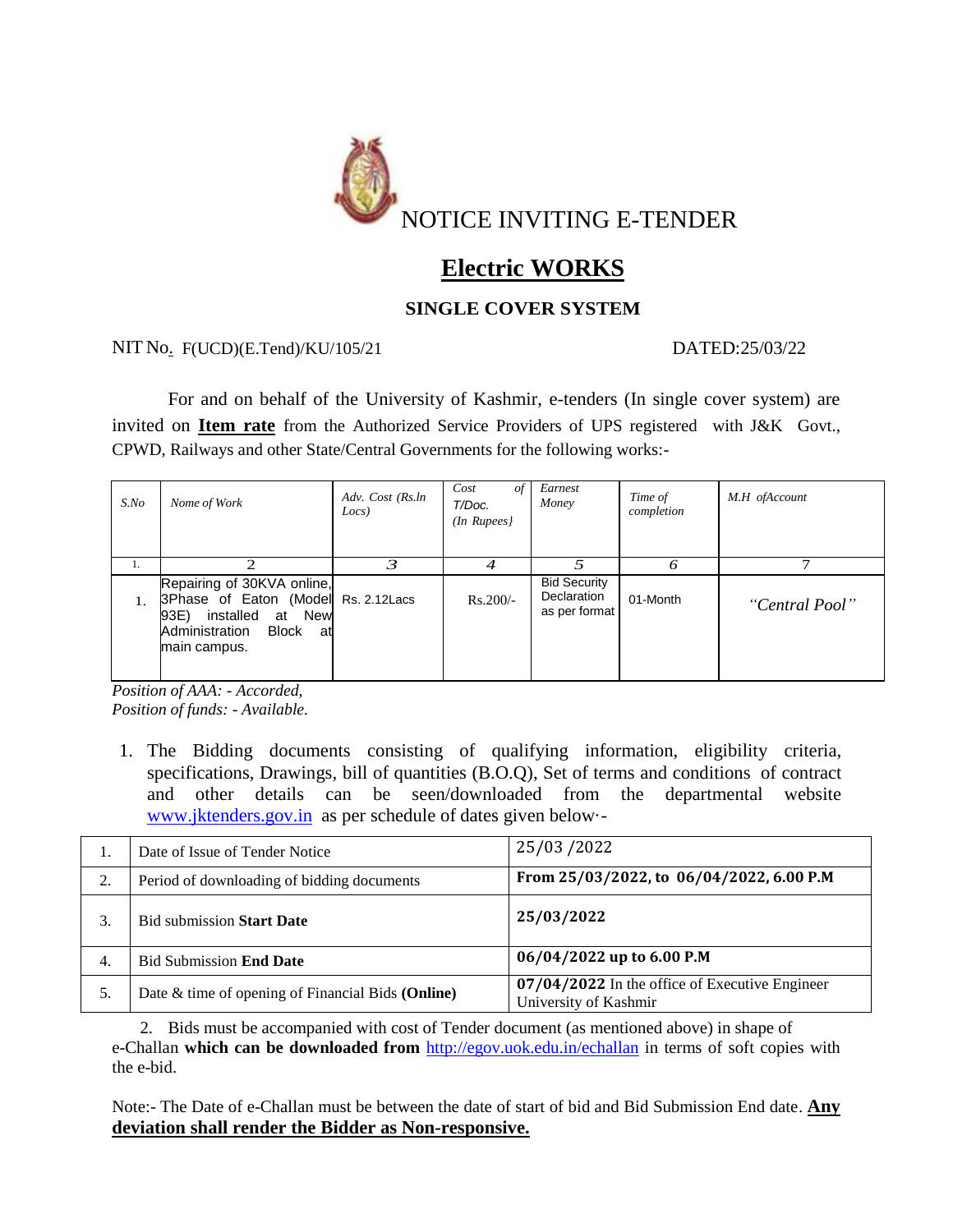- **2.1 All the Bidders have to submit Bid Security Declaration Form instead of Earnest money as per the Circular of Finance Department (Bid Security Declaration Form List as per Annexure "A.**
- 2.2 **The 1st lowest Bidders has to produce an amount equal to 3% of contract as Performance Security in the shape of CDR/FDR/BG** in favour of Executive Engineer University of Kashmir within 10 (ten) days after the date of receipt of letter of acceptance and shall be released after successful completion of DLP. The Bank Guarantee should be valid for 45 days beyond bid validity.
- **3.** The date and time of opening of Financial Bids of responsive Bidders shall be notified on WebSite www.jktenders.gov.in and conveyed to the Bidders automatically through an e-mail message on their e-mail address.
- 4. The bids for the work shall remain valid for a period of 120 days from the date of opening of **Technical bids.**
- **5. The Performance Security money shall be forfeited** lf:-
- *a) Any Bidders/ tenderer withdraws the bid/ tender during the period of bid validity or makes any modifications in the terms and conditions of the bid.*
- b) *Failure* of *Successful Bidder* to *furnish the required performance security within the specified time limit.*
- c) *Failure of Successful Bidder to execute the agreement within 28 days after fixation of contract.*

#### **6(A). Instruction to Bidders regarding e-tendering process**

- 6.1 Bidders are advised to download bid submission manual from the "Downloads" option as well as from "Bidders Manual Kit" on website www.Jktenders.gov.in to acquaint bid submission process.
- 6.2 To participate in bidding process, Bidders have to get 'Digital Signature Certificate {DSC)' as per information Technology Act-2000. Bidders can get digital certificate from any approved Vendor.
- 6.3 The Bidders have to submit their bids online in electronic format with digital Signature. No bidwill be accepted in physical form.
- 6.4 Bids will be opened online as per time schedule mentioned in Para-1.
- 6.5 Bidders must ensure to upload scanned copy of all necessary documents with the bid. Besides, original documents related to the bid shall be submitted by L1 before issuance of Allotment in his favour.
- **6.6. Bidders must ensure to upload scanned copies of all necessary documents including Bid Security Declaration, tender documents fee in terms of soft copies and all other documents required as per NIT with technical bid. No document (s) which has/have not been uploaded shall be entertained for technical evaluation in the form of hard copy. However in case of any clarification the Bidders have to produce original documents in support of soft copies if need arises.**
- **Note:- Scan all the documents on 100 dpi with black and white option.**
- **6.6(a) Bidders should note that if the documents uploaded/submitted on the basis of which the contract has been awarded are found forged/fake/not genuine at any time, the contract shall be**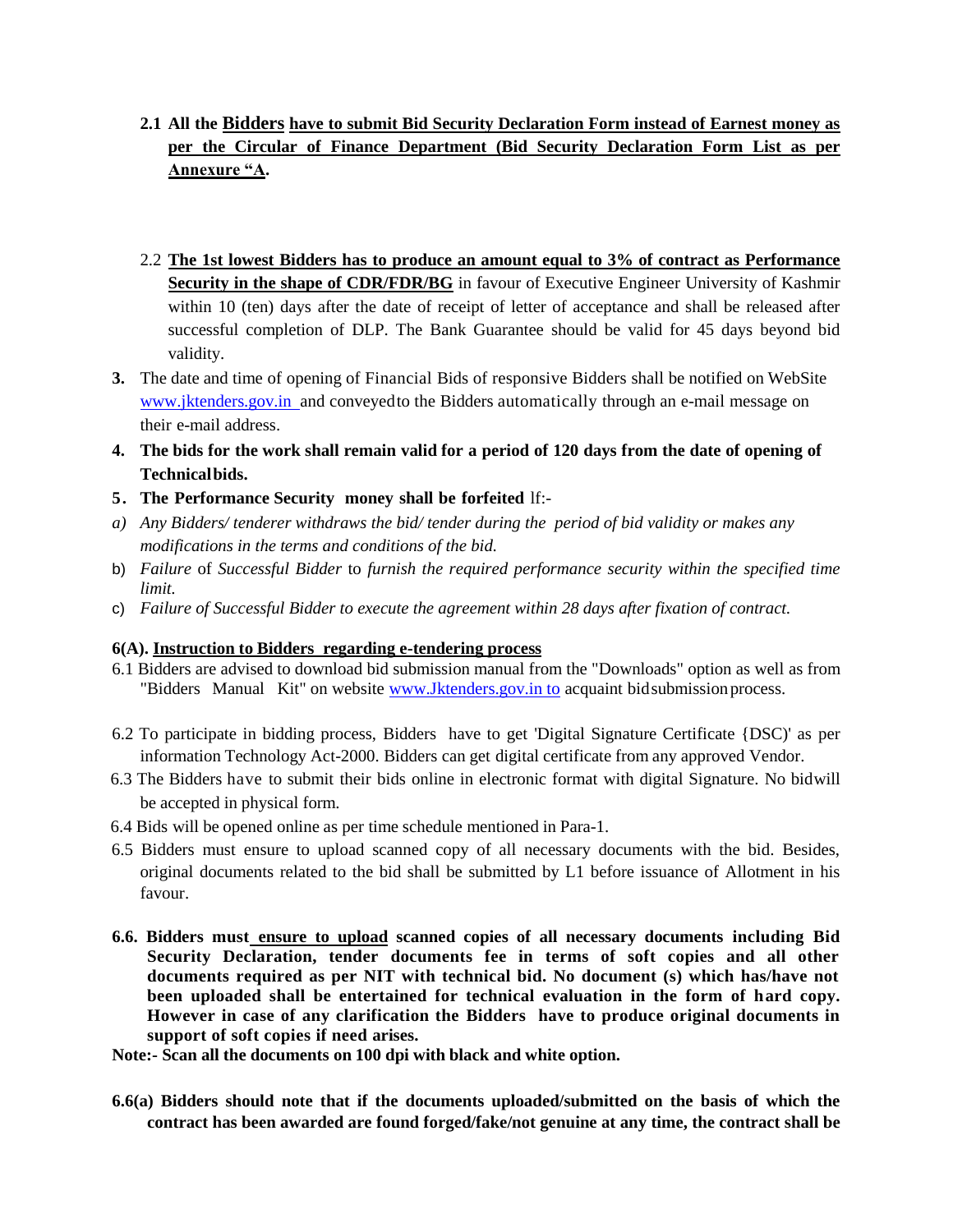**cancelled and the contractor/Bidder shall be recommended for blacklisting and debarred from taking part in tendering in University of Kashmir/Other Departments for a period of one year in the first instance, besides the performance security deposited for the said work shall be forfeited.** 

- 7. The department will not be responsible for delay in online submission due to any reasons.
- 8. All Bidders have to submit Bid Security Declaration Form instead of Earnest money as per the circular of Finance Department (Bid Security Declaration Form as per format enclosed). **Non submission of bid security declaration shall render the Bidders as Non-responsive.**
- 9. **For item rate method** the unit rates and prices shall be quoted by the Bidders entirely in Indian Rupees and the rates quoted shall be deemed to include price escalation and all taxes upto completion of the work. Deduction on account of taxes shall be made from the bills of the contractor on gross amount of the bill as per the rates prevailing at the time of recovery.

**The %age rate method** requires the Bidders to quote a percentage above / below / at par at the bottom of the BOQ percentage template for the work. The percentage quoted by the Bidders shall be deemed to include price escalation and all taxes upto completion of the work. Deduction on account of taxes shall be made from the bills of the contractor on gross amount of the bill as per the rates prevailing at the time of recovery.

- **10.** Bidders are advised not to make any change in BOQ (Bill of Quantities) contents. In no case they should attempt to create similar BOQ manually.
- **11. Price escalation and Taxes**: No price escalation shall be permissible. The deduction on account of taxes shall be made for the bills of the contractor for the gross amount of the bill as per the rates prevailing at the time of recovery.
- **12.** Bidders are advised to use **"My Documents**" area in their user on e-Tendering portal to store such documents as are required.
- **13.** In case of CRF and any other specified project. The relevant guidelines standard bidding document shall be followed.
- **14.** Instructions to Bidders (ITB)

14.1 All Bidders shall upload the following information and documents along with qualification criteria qualification information with their bids:-

- a) Copies of original documents defining constitution/ legal status, place of registration and principal place of Business
- b) Certificate of Authorized Service Provider.
- c) Cell No .and Correspondence address & e-mail.
- d) Scanned copy of e-challan
- e) Scanned Copy of Bid Security Declaration Form as per Annexure A.
- f) Scanned copy of Valid GSTIN No. & PAN No.
- g) **Scanned Copy of GSTIN Registration and latest clearance certificate FORM GST-3B I.e. latest clearance certificate FORM GST-3B of the latest quarter/preceding Month to the Issue of NIT.**

#### **Illustrations:-**

For the NIT in August 2021, the Bidders has to upload the latest clearance certificate FORM GST-3B of the latest quarter i.e. April-June/preceding month i.e. July 2021.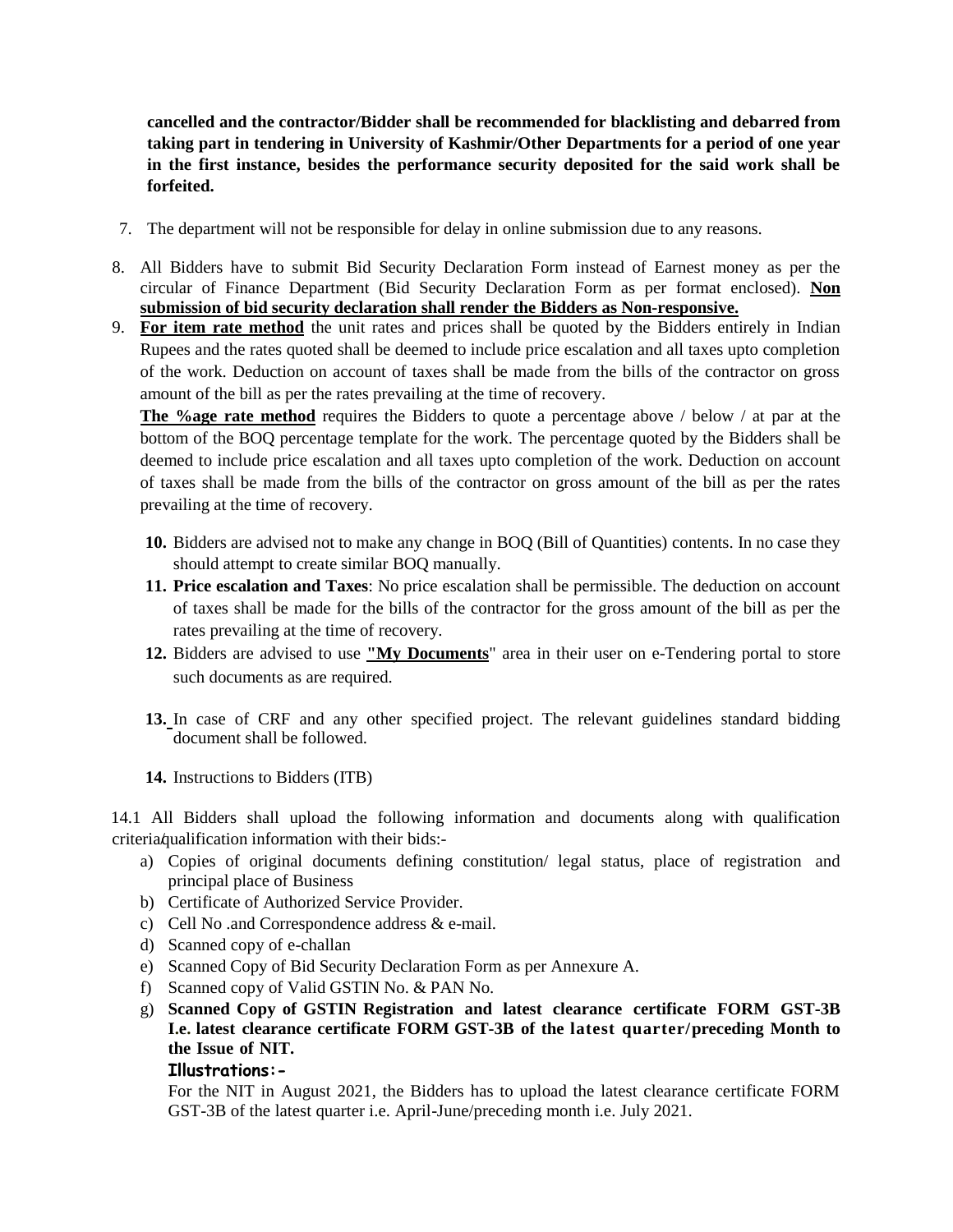14.2 The Bidders at their own responsibility and risk should visit and examine the site of work and its surroundings before submission of bid.

14.3 Non attendance of pre-bid meeting will not be cause of disqualification of the Bidders.

14.4 All documents relating to the bid shall be in the English Language.

#### **15. General Conditions of Contract: -**

15.1 The date of start of the work shall be reckoned within one week from the date of issuance of LOI/Contract allotment as the case may be.

**Penalty for delay in completion**: - in case of delay in completion of work beyond stipulated period of completion, **penalty upto maximum of 10% of the contract shall be imposed**.

**15.2 Time extension:** -Suitable time extension shall be granted in case of increase in scope of work and in the event of delay beyond control of contractor to be determined by the department.

**15.3 Advance Payments:-**No mobilization advance/equipment advance shall be paid.

**15.4 Secured Advance:-**No secured advance is admissible.

**15.5 Schedule of Payment**:-The payment schedule shall be fixed after award of contract in favour of successful Bidders, **on the basis of availability of funds** and value of work executed, shall be determined by the Engineer.

**15.6 Amendment of bidding document**:-Before the deadline for submission of bids the employer may modify the bidding documents by issuing Addendum.

**15.7(a) The tender receiving authority reserves the right to accept or reject any tender or all tenders without assigning any reason thereof.**

**15.7(b)The Employer reserves the right to accept or reject any bid and to cancel the bidding process and reject all bids, at any time prior to award of Contract, without thereby incurring any liability to the affected Bidder or Bidders or any obligations to inform the affected Bidder or Bidders of the grounds for the Employer's action.**

#### **15.7(c) Unbalanced Bid:- (Not applicable at present as per the Government directions)**

- 16. **Restoration of work:-** On completion of contract the contractor shall be responsible to remove all unused material and restore all work in its original position at his own cost.
- **17. Traffic regulations:-**The contractor is bound to adhere to traffic regulations as is applicable from time to time and ensure arrangements of smooth regulation of traffic during execution of work.
- **18. Arbitration:-** The arbitration shall be conducted in accordance with the arbitration procedure stated in the J&K Conciliation and Arbitration Act No:-xxxv of 1997 issued vide SRO No:-403 vide Notification of J&K Govt., **"Law Department" 11th December-I997**.
- **19. Defect Liability period**:- The DLP shall be Calculated from date of certified completion of work and period shall be **36 months**. The defects noticed in the work during execution or D.L.P. shall be corrected by the Contractor within the length of time specified by the Engineer. If the contractor does not correct the defects pertaining to D.L.P. to the satisfaction of the Engineer within the time specified, the Engineer will assess the cost of having the defects corrected and contractor will pay this amount on correction of defects.

**20. The date of start of work shall be reckoned with in 07 (seven) days from the date of issuance of allotment/ Letter of intent.** 

**21. In case the agency fails to execute the work, the performance security in the shape of CDR/FDR/BG and normal deposit shall be liable for forfeiture besides initiating other punitive actions against the defaulter without serving any notice.**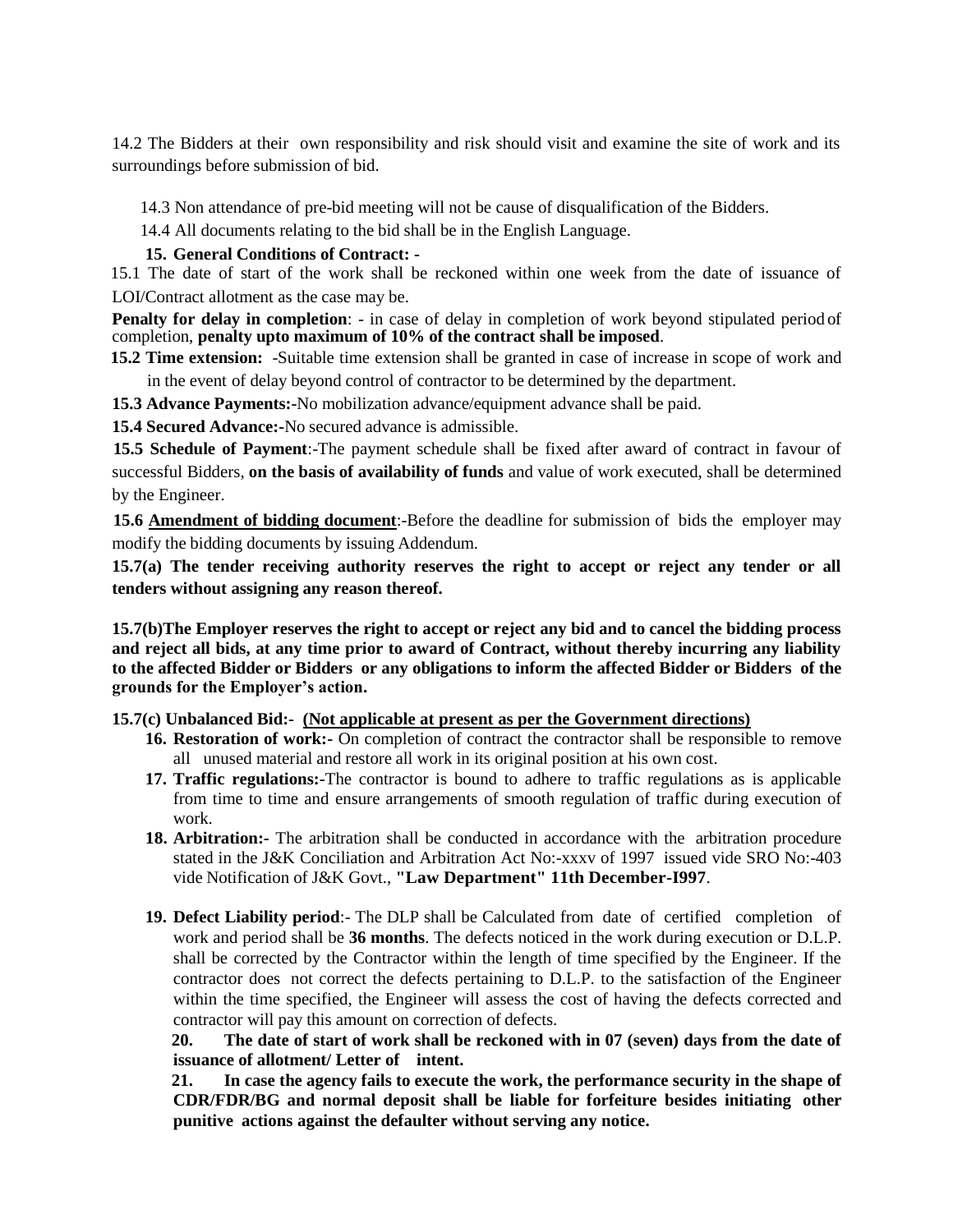**ALL KEY CONSTRUCTION MATERIAL** shall have to be strictly as per prescribed specifications and approval of the Engineer In-charge.

- **22. The performance security of 3% shall be released after successful completion of DLP** Failure on part of the contractor to fulfill his obligations of maintenance schedules shall result inforfeiture of the deposits held for this purpose as well as the CDR/FDR/BG for this work.
- **23. Safety:** The contractor shall be responsible for safety of all activities at site of work.
- **24. Discoveries**:- Anything of historical or other interest or of significant value unexpectedly discovered on the site shall be the property of the Govt.
- **25. Tests**:-The contractor shall be solely responsible for carrying out the mandatory tests required forthe quality control at his own cost.
- 26. Termination:- The employer may terminate the contract if the contractor causes a fundamental breach of the contract.
- **27. Fundamental breach of contract will include:-**
- a) Continuous stoppage of Work for a period of 30 days without authorization of Engineer incharge.
- b) Contractor is declared bankrupt.
- **c) Any evidence of involvement of contractor in corrupt practices.**
- d) If the contractor indulges in willful disregard of the quality control measures put in place by the department.
- e) Contractor delays the completion of work beyond stipulated time of completion.
- f) **Pursuant to the process of termination of defaulted contract, the employer reserves the right to invite fresh tender for the balance work at the risk and cost of defaulting contractor.**
- g) If in case contractor failed to start /complete the work, within the stipulated time period, his Performance Security shall be forfeited after termination of the contract. Besides, the **Bid Security Declaration shall be enforced and the** defaulting contractor shall be debarred from taking part in tendering of works in R&B Department/other departments for a period of one year.
- **28. Major Labour Laws applicable to establishment engaged in building and other construction Work**:-
- a) Workmen compensation act 1923.
- b) Payment of Gratuity Act 1972.
- c) Employees P.F. and Miscellaneous Provision Act1952.
- d) Maternity Benefits Act 1951.
- e) Contract Labour (Regulation & Abolition) Act1970.
- f) Minimum Wages Act 1948.
- g) Payment of Wages Act 1936.
- h) Equal remuneration Act 1979.
- i) Payment of bonus Act 1965.
- j) Industrial disputes Act 1947.
- k) Industrial employment standing orders Act 1946.
- l) Trade Union Act 1926.
- m) Child Labour (Prohibition & Regulation) Act 1986.
- n) Inter State Migrant workmen's (Regulation of employment & Conditions of service)Act 1979.
- o) The Building and other Construction workers (Regulation of employment and Condition of service) Act 1996 and the Census Act of 1996.
- p) Factories Act 1948.
- q) Compliance with Labour Regulation Laws of J&K.
- **29. Specification/Quality Control**:-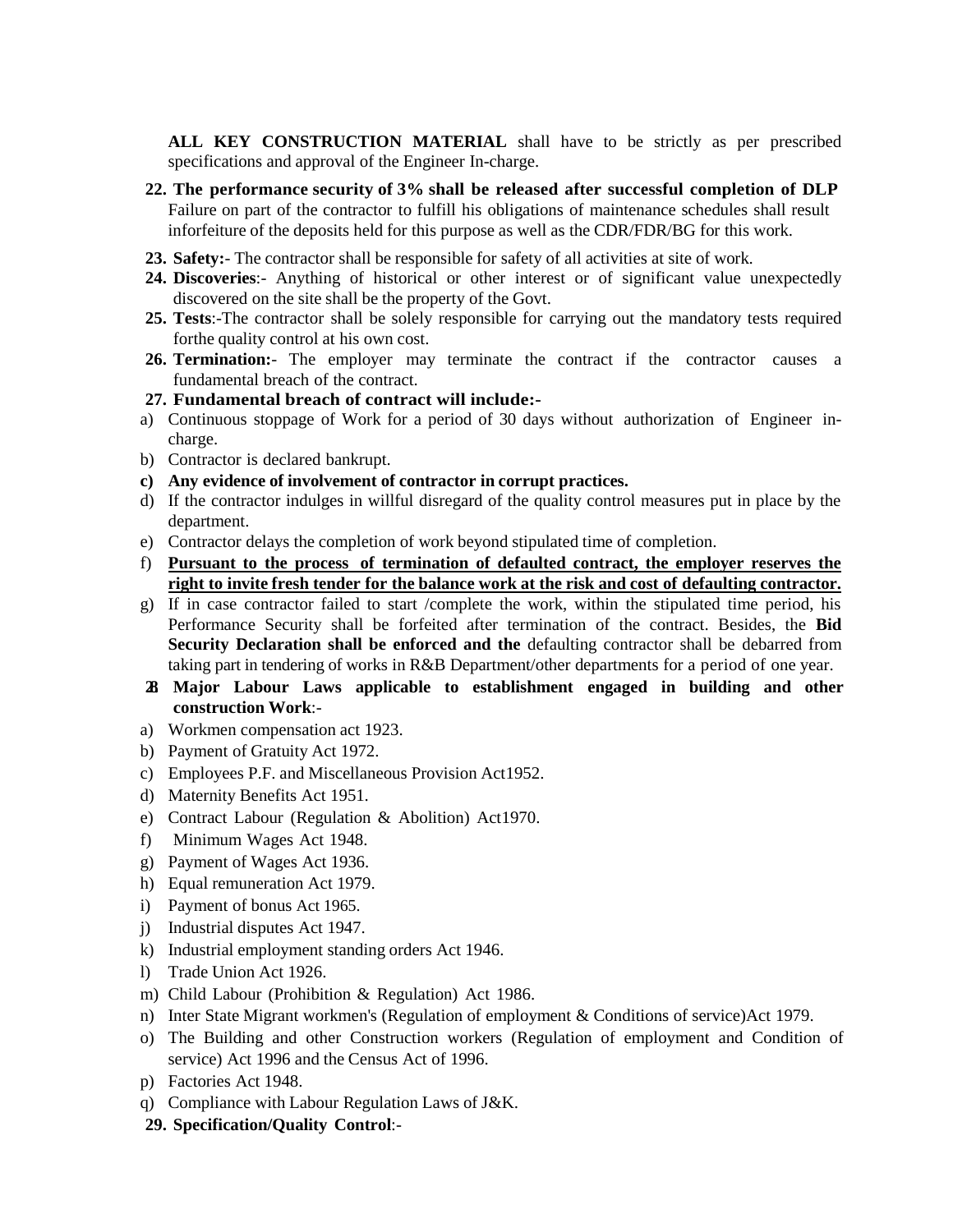- A) All items of works shall conform to specifications as per IRC/MORTH/ NBO/ CPWD/ SSRI Any other prescribed specifications.
- **B) All items should be approved by the concerned Department before use.**
- **C) Certification of Material shall be submitted for reference and record.**
- **30. Insurance**:- Insurance cover to Labour *I* Machinery *I* Work *I* Plant material *I* Equipment by the contractor shall be mandatory.
- **31. Laws Governing the Contract: -**The contract shall be governed by Laws of the land.

Court's Jurisdiction:-In case of a disputes/differences between contractor and Department the jurisdiction shall be J&K.

#### **32. Time Extension: -**

- a) The work is to be completed within the time limit specified in the NIT and the time of completion will also increase *I* decrease in proportion with additional *I* deleted quantum of work depending upon the actual quantum of work.
- b) Request for extension of time shall be made by the contractor in writing not later than fifteen days of happening of the event causing delay. The contractor shall also indicate in such a request the period for which extension is desired.
- c) Abnormal /bad weather or Serious loss or damage by fire or Civil commotion, strike or lockout (other than among the labor engaged by the contractor) affecting any or the trades employed on the work, or Non availability of departmental stores.
- d) Any other cause which in the absolute discretion of the accepting authority is beyond the contractor's desire.
- e) On contractor's representation based on the grounds as detailed above the time for completion of the work may be extended by a period considered reasonable by the Department.
- **f)** Extension of time shall be also admissible in the event of temporary suspension of work.

#### **33.The tender/bid is liable to rejection if it does not fulfill the requirements as laid down in NIT.**

**34.** The works shall be subject to the inspection by State Inspection Authority if applicable at the time of completion of work for clearance and all charges on account of inspection shall be borne by the contractor.

All other terms conditions are as per PWD Form 25 (Double agreement Form) and detailed N IT issued vide this office No. F (UCD)(E.Tend)/KU/105/21 DATED:25/03/22.

> **Executive Engineer University of Kashmir**

No: F(UCD)(E.Tend)/KU/105/21 DATED:25/03/22